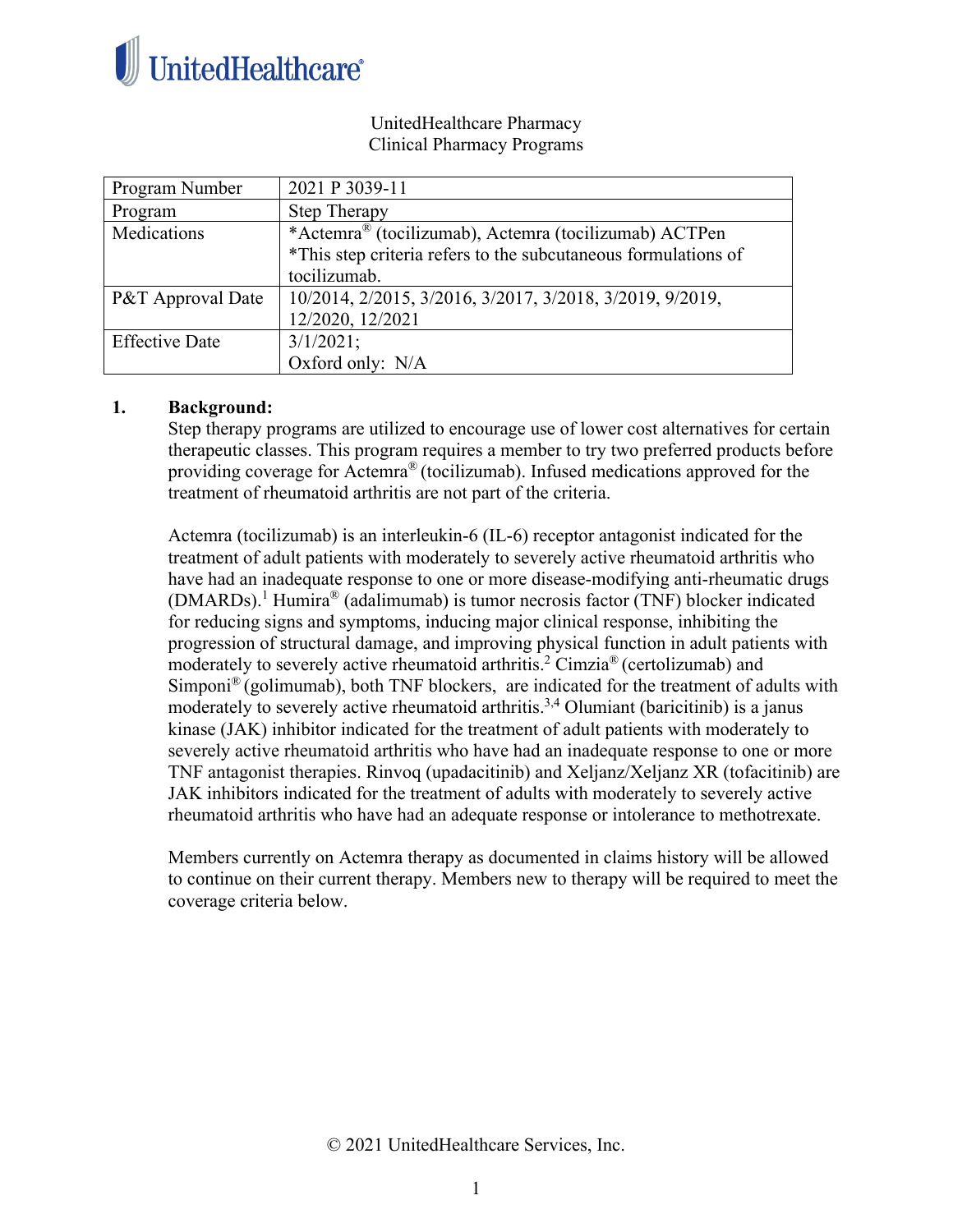

# **2. Coverage Criteriaa :**

# **A. Rheumatoid Arthritis (RA)**

- **1. Actemra** will be approved based on **both** of the following criteria:
	- a. Diagnosis of moderately to severely active rheumatoid arthritis

### **-AND-**

- b. **One** of the following:
	- (1) History of failure, contraindication, or intolerance to **two** of the following preferred products (Document drug, date, and duration of trial):
		- (a) Cimzia (certolizumab)
		- (b) Humira (adalimumab)
		- (c) Simponi (golimumab)
		- (d) Olumiant (baricitinib)
		- (e) Rinvoq (upadacitinib)
		- (f) Xeljanz/Xeljanz XR (tofacitinib)

## **-OR-**

(2) **Both** of the following:

(a) Patient is currently on Actemra therapy

## **-AND-**

(b) Patient has **not** received a manufacturer supplied sample at no cost in the prescriber's office, or any form of assistance from the Genentech sponsored Actemra Access Solutions program (e.g., sample card which can be redeemed at a pharmacy for a free supply of medication) as a means to establish as a current user of Actemra\*

**\*** Patients requesting initial authorization who were established on therapy via the receipt of a manufacturer supplied sample at no cost in the prescriber's office or any form of assistance from the Genentech sponsored Actemra Access Solutions program **shall be required** to meet initial authorization criteria as if patient were new to therapy.

**Authorization will be issued for 12 months.** 

© 2021 UnitedHealthcare Services, Inc.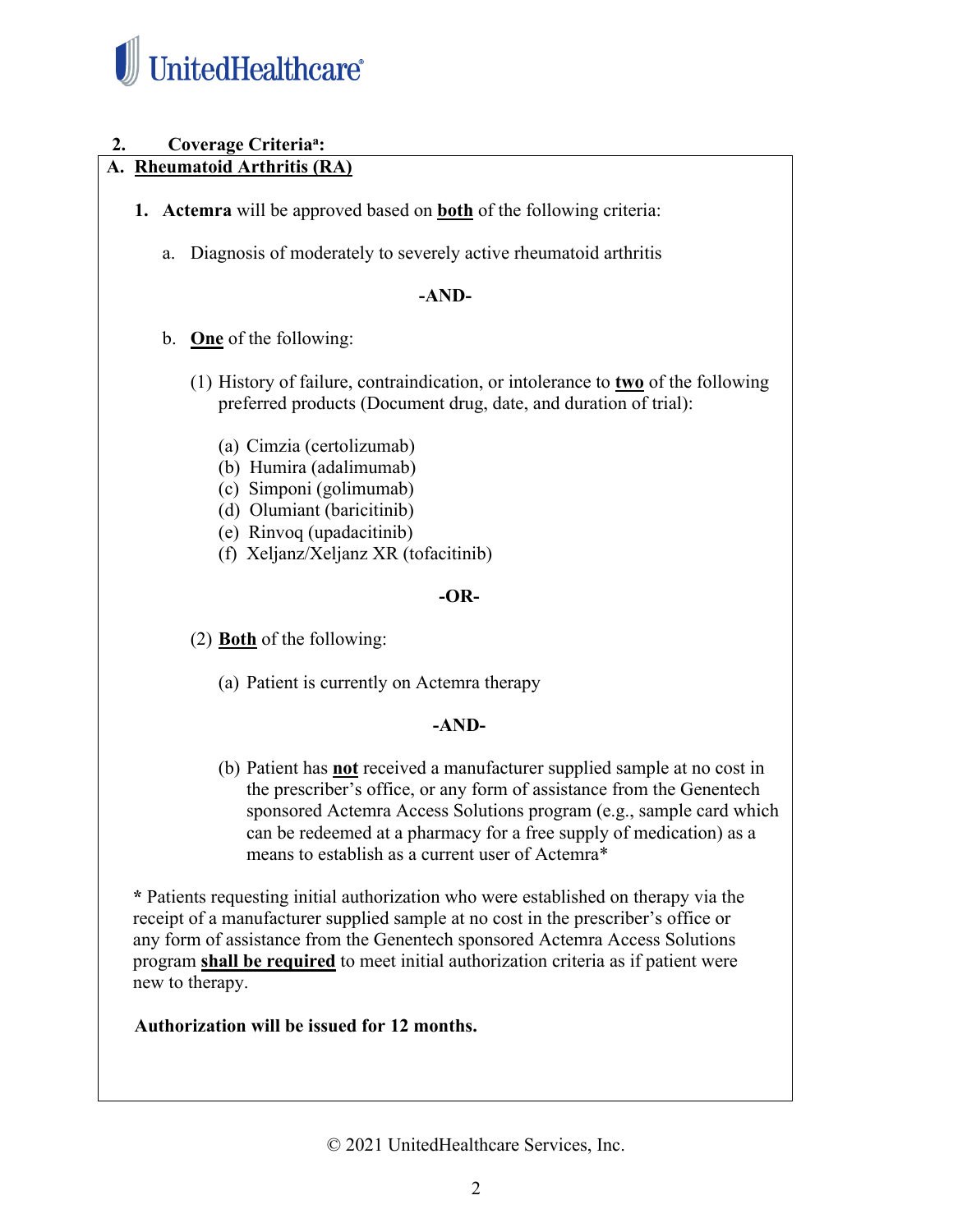

## **B. Other Diagnoses**

## **1. Actemra** will be approved

### **Authorization will be issued for 12 months.**

<sup>a</sup> State mandates may apply. Any federal regulatory requirements and the member specific benefit plan coverage may also impact coverage criteria. Other policies and utilization management programs may apply.

### **3. Additional Clinical Rules:**

- Notwithstanding Coverage Criteria, UnitedHealthcare may approve initial and reauthorization based solely on previous claim/medication history, diagnosis codes (ICD-10) and/or claim logic. Use of automated approval and re-approval processes varies by program and/or therapeutic class.
- Supply limits and/or Notification may be in place.
- The intravenous infusion is typically covered under the medical benefit. Please refer to the United Healthcare Drug Policy for Actemra.

### **4. References:**

- 1. Actemra [package insert]. South San Francisco, CA: Genentech, Inc.; March 2021.
- 2. Humira [package insert]. North Chicago, IL: AbbVie Inc.; February 2021.
- 3. Cimzia [package insert]. Smyrna, GA: UCB, Inc.; September 2019.
- 4. Simponi [package insert]. Horsham, PA: Janssen Biotech, Inc.; September 2019.
- 5. Olumiant [package insert]. Indianapolis, IN: Lilly USA, LLC; July 2020.
- 6. Rinvoq [package insert]. North Chicago, IL: AbbVie Inc.; July 2020.
- 7. Xeljanz/Xeljanz XR/Xeljanz Oral Solution [package insert]. New York, NY: Pfizer Labs; October 2020.

| Program               | Step Therapy - Actemra (tocilizumab)                                 |
|-----------------------|----------------------------------------------------------------------|
| <b>Change Control</b> |                                                                      |
| 10/2014               | New step therapy program.                                            |
| 2/2015                | Reformatted to clarify intent. Updated sample pack language.         |
| 3/2016                | Annual review. Updated background. Changed authorization             |
|                       | periods from 60 months to 12 months. Added Maryland                  |
|                       | Continuation of Care. Added reference to UHC drug policy for         |
|                       | intravenous infusions. Updated references.                           |
| 7/2016                | Added Indiana and West Virginia coverage information.                |
| 11/2016               | Administrative change. Added California coverage information.        |
| 3/2017                | Annual review. Updated coverage criteria to include                  |
|                       | manufacturer sample language (i.e., Actemra Access Solutions         |
|                       | program); added verbiage to simplify initial authorization criteria. |
|                       | Updated coverage criteria to add documentation language of           |
|                       | failure of preferred products (i.e., document drug, date and         |
|                       | duration of trial). Updated background and references. State         |
|                       | mandate reference language updated.                                  |

© 2021 UnitedHealthcare Services, Inc.